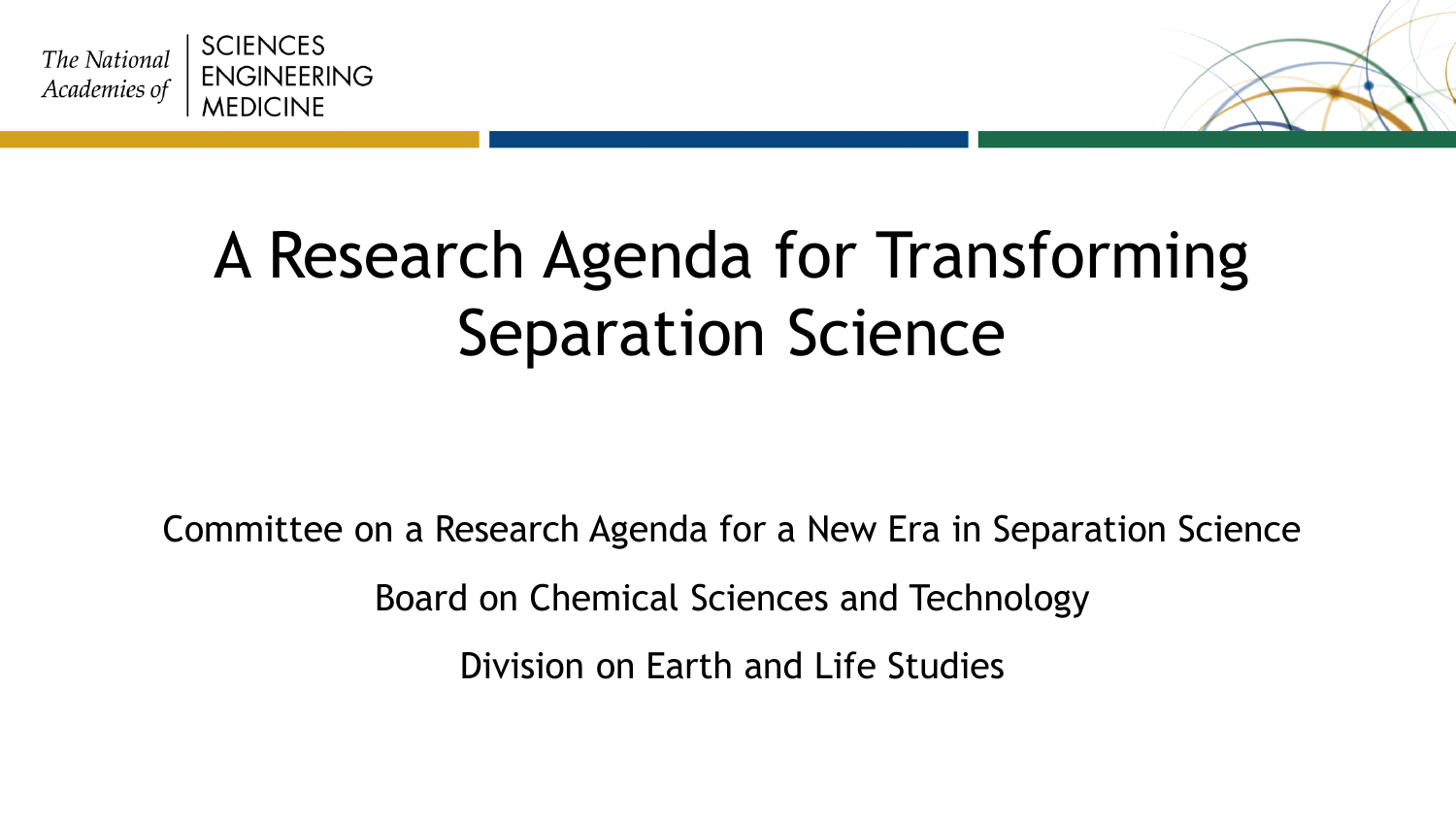# Motivations for Study

- A vision and strategy for separation science last offered by National Academies in 1987 report, *Separation and Purification: Critical Needs and Opportunities*.
- Some dramatic successes in separation science over the last few decades, but fundamental challenges remain.

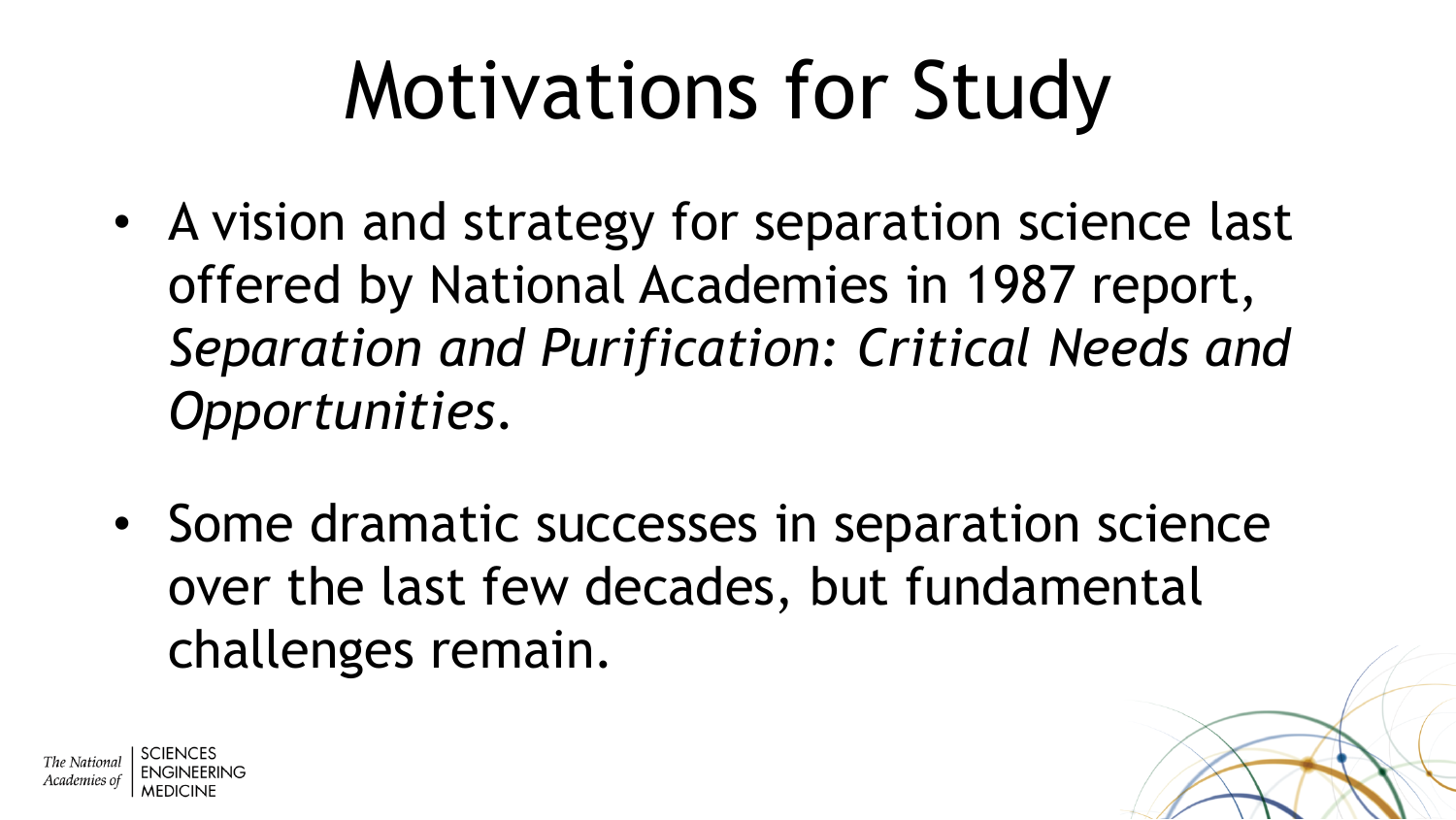# Compelling Reasons to Undertake Study

- Develop a sustainable chemical enterprise to drive the economy.
- Reduce adverse effects of industrial activities.
- Improve human health.
- Address new and challenging separations.
- Opportunities for a paradigm shift.

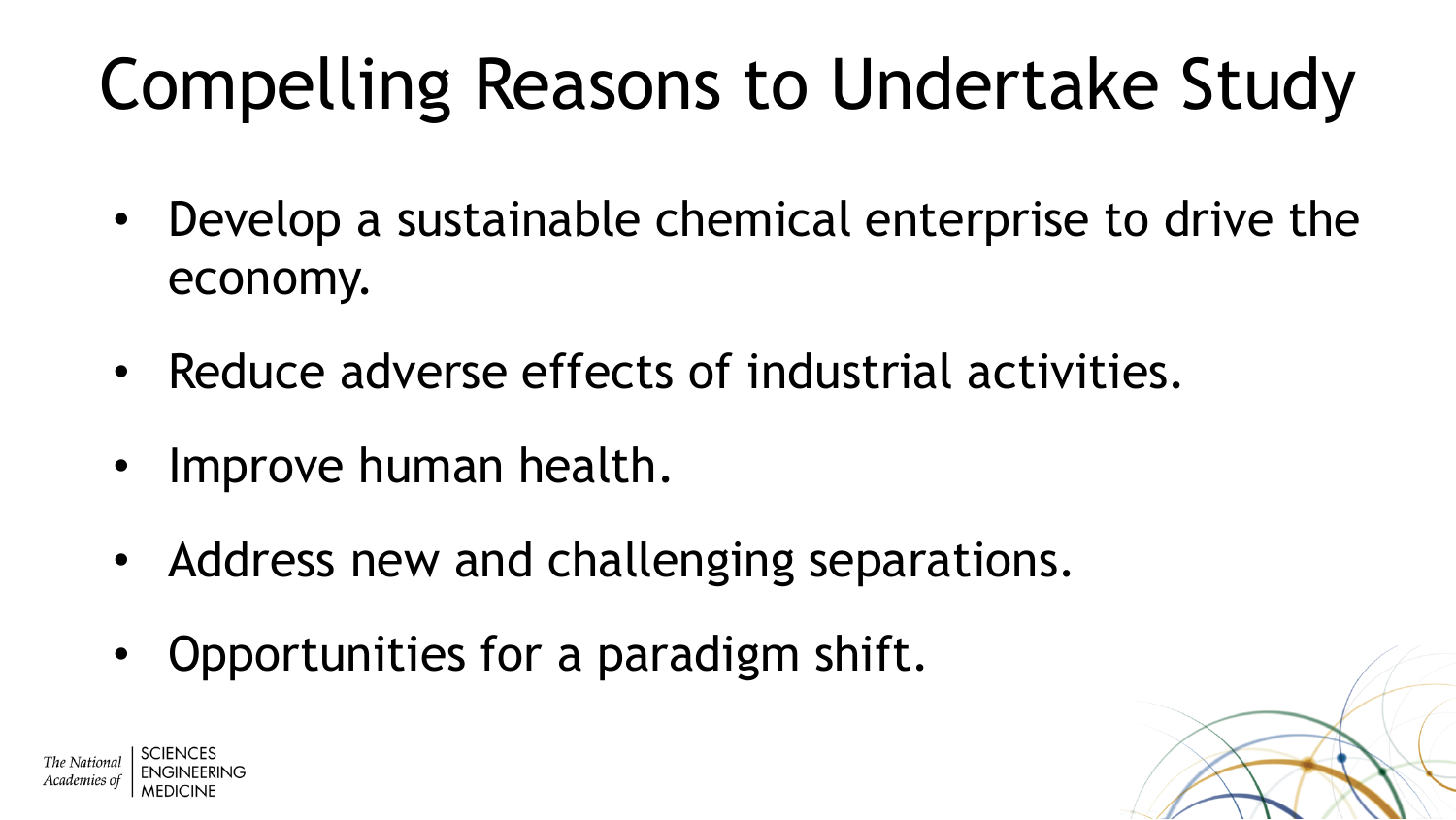# Statement of Task

*Develop an agenda for fundamental research in separation science.*

- $\triangleright$  Assess recent research efforts to advance separation science and identify advances in other fields that might be relevant to separation science.
- $\triangleright$  Identify needs and opportunities for novel instrumentation and educational and human-resource needs.
- $\triangleright$  Assess potential impacts that fundamental research in separations can have on industrial practices and technology.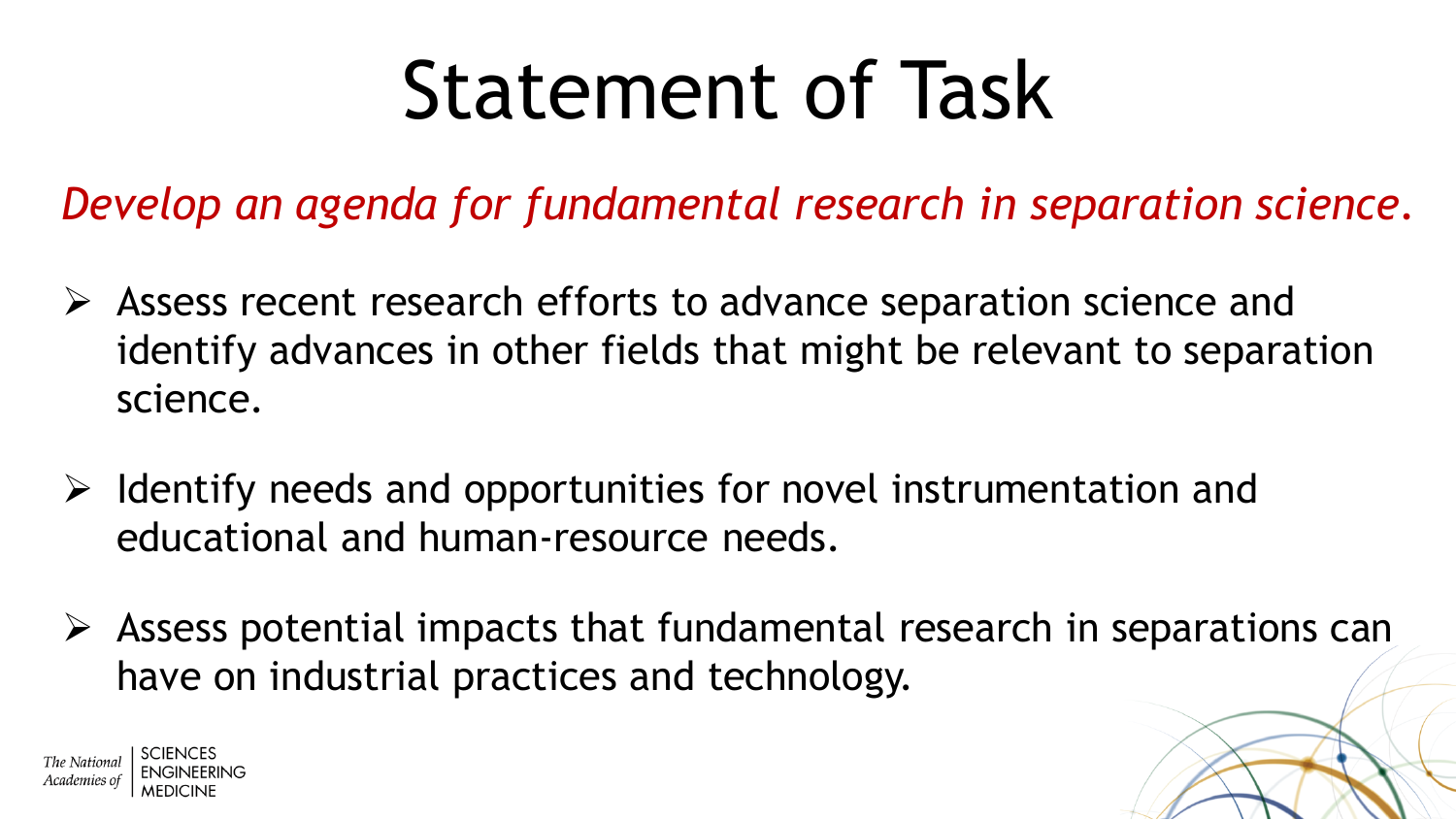# Committee

**Joan F. Brennecke** (*Chair*), University of Texas at Austin **Jared L. Anderson**, Iowa State University **Georges Belfort**, Rensselaer Polytechnic Institute **Aurora Clark**, Washington State University **Brian Kolthammer**, Dow Chemical Company (retired) **Bruce Moyer**, Oak Ridge National Laboratory **Susan Olesik**, Ohio State University **Kevin M. Rosso**, Pacific Northwest National Laboratory **Mark B. Shiflett,** University of Kansas **David Sholl**, Georgia Institute of Technology **Zachary P. Smith**, Massachusetts Institute of Technology **Lynda Soderholm**, Argonne National Laboratory **Michael Tsapatsis**, Johns Hopkins University **Mary J. Wirth**, Purdue University

Academies o

National Academies Staff: Camly Tran, Ellen Mantus, Jessica Wolfman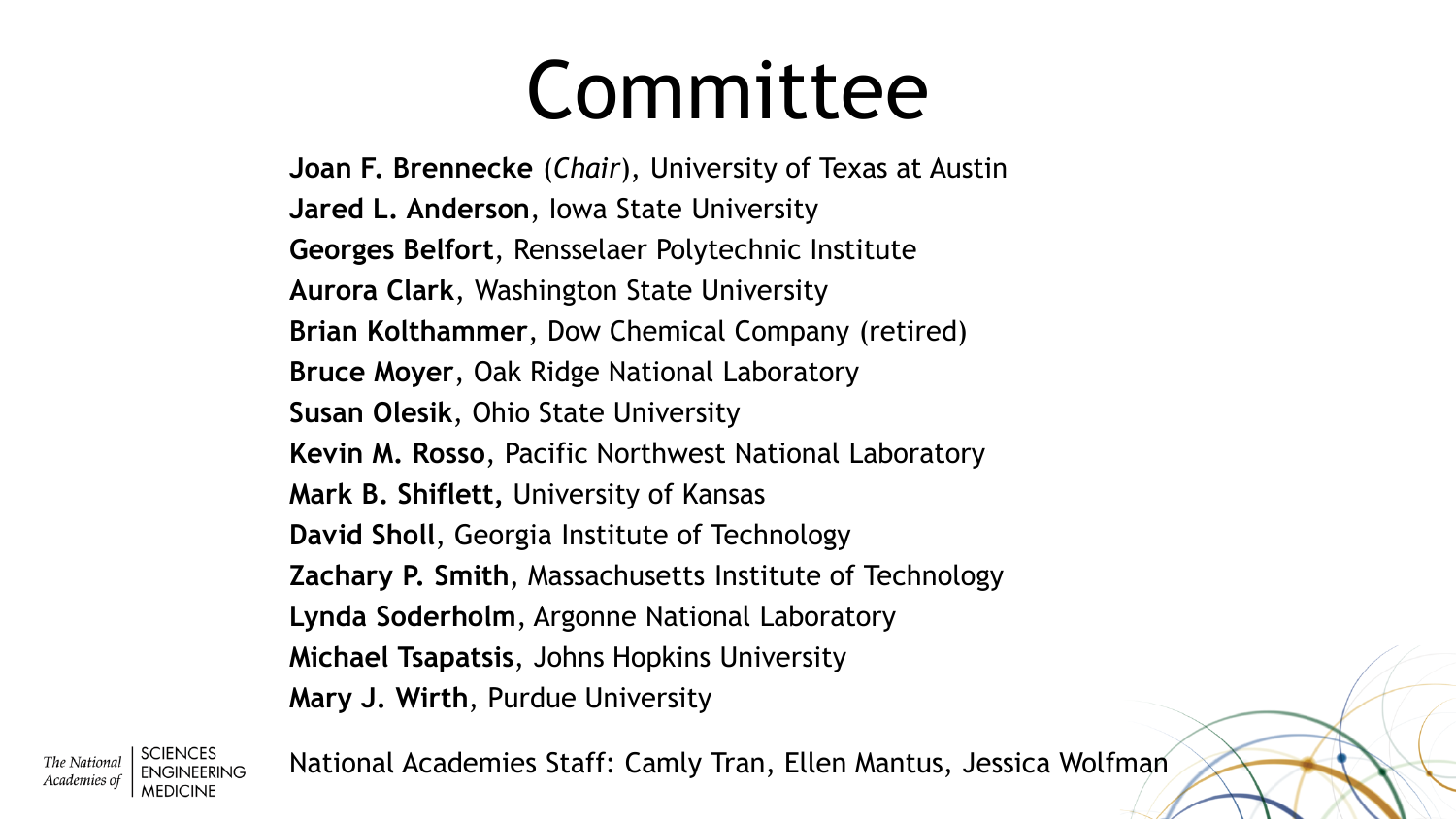# Committee's Approach to Task

- $\triangleright$  Focused on chemical, analytical, and biological separations, but excluded separations involving organelles, cells, and viruses.
- $\triangleright$  Excluded mechanical and physical separations and mature technologies, such as distillation and evaporation.
- *Focused on a fundamental research agenda, not an empirical investigation of particular processes.*

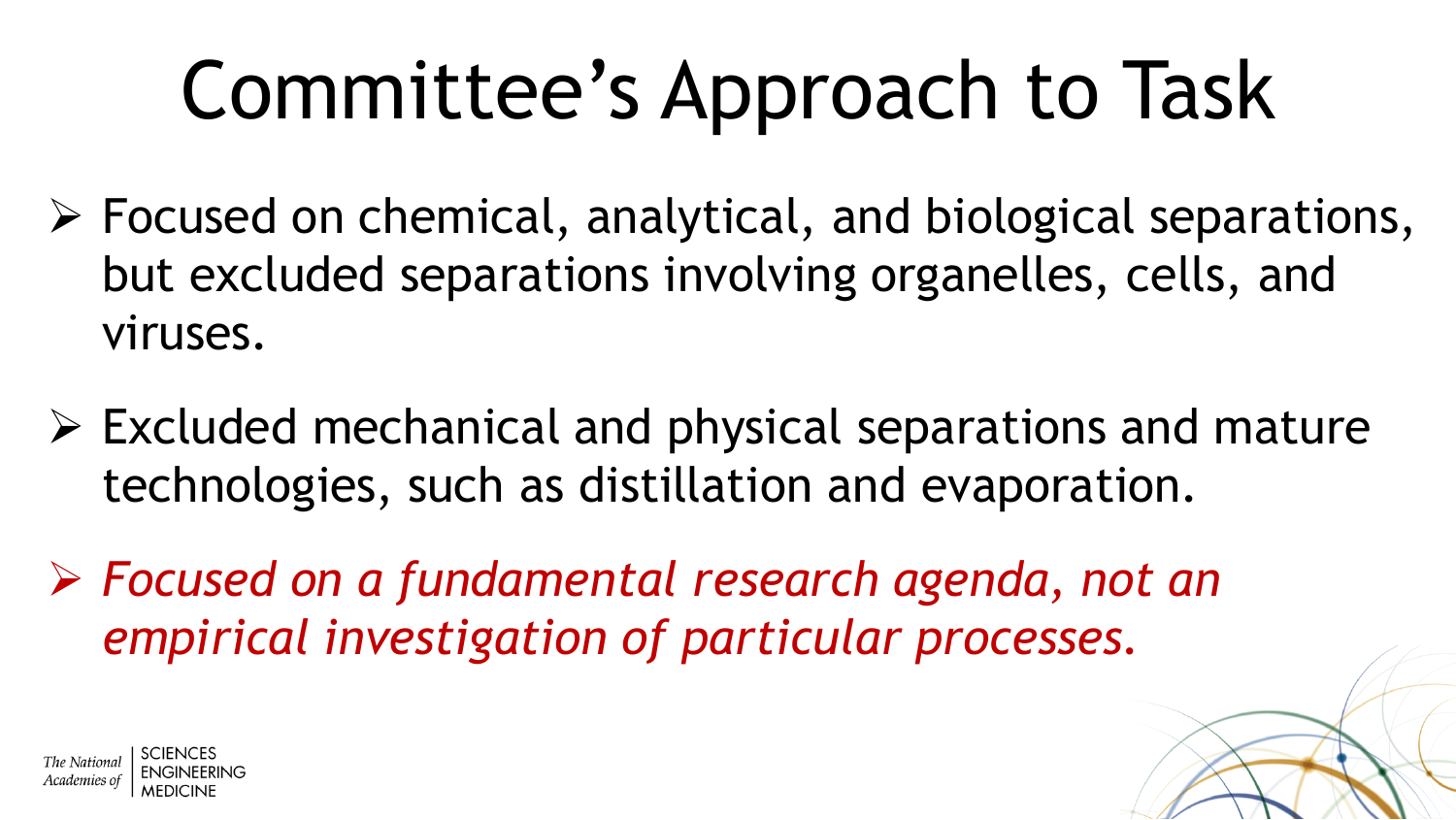# Research Agenda

- Committee identified two research themes and eight research directions.
- Committee views each research direction as a recommendation for study and exploration.
- *Committee did not set priorities for research directions because advances in no single research direction will be sufficient to transform the field as a whole.*

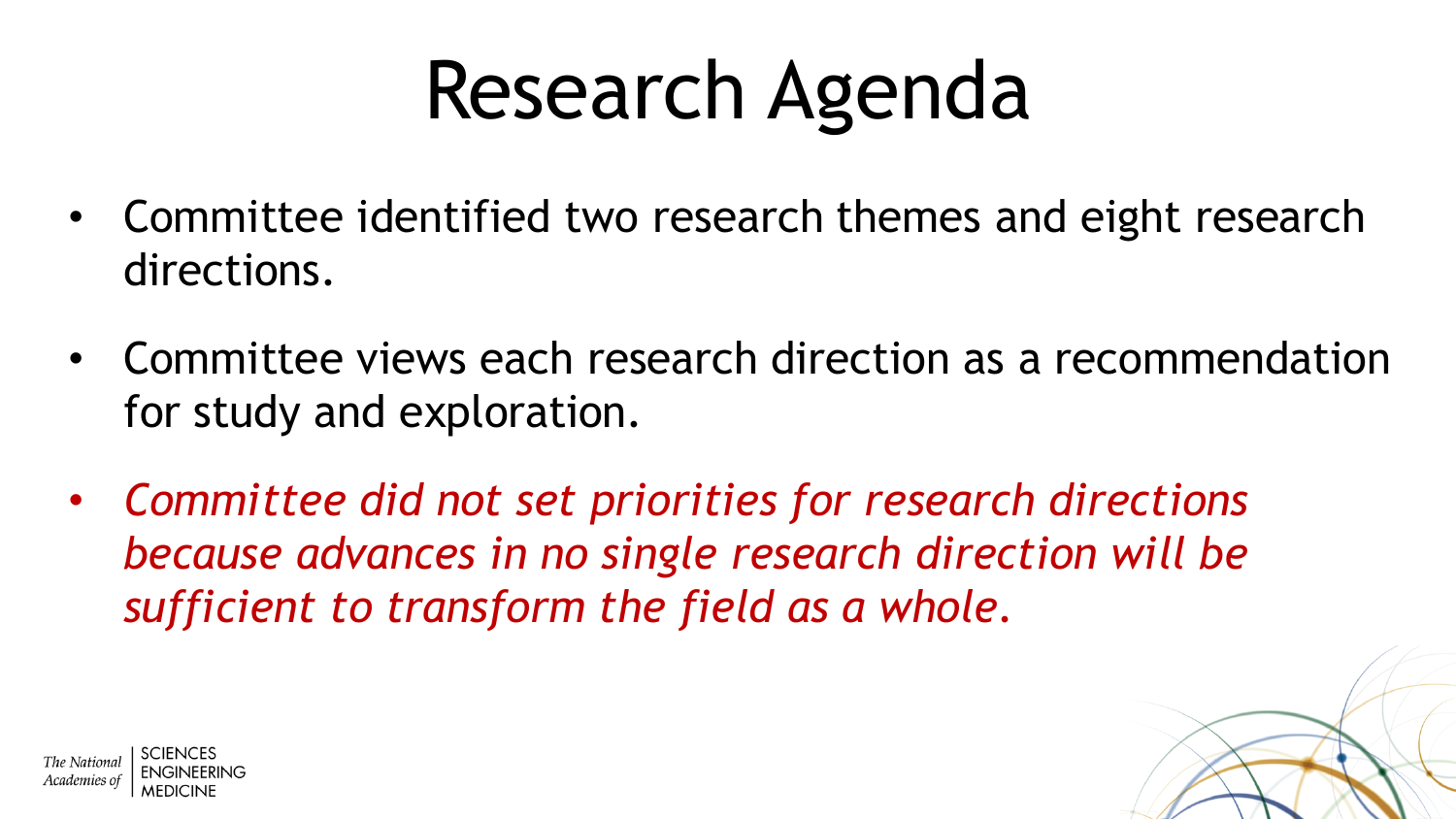# Research Themes

- Theme 1: Designing separation systems that have high selectivity, capacity, and throughput.
- Theme 2: Understanding temporal changes that occur in separation systems.

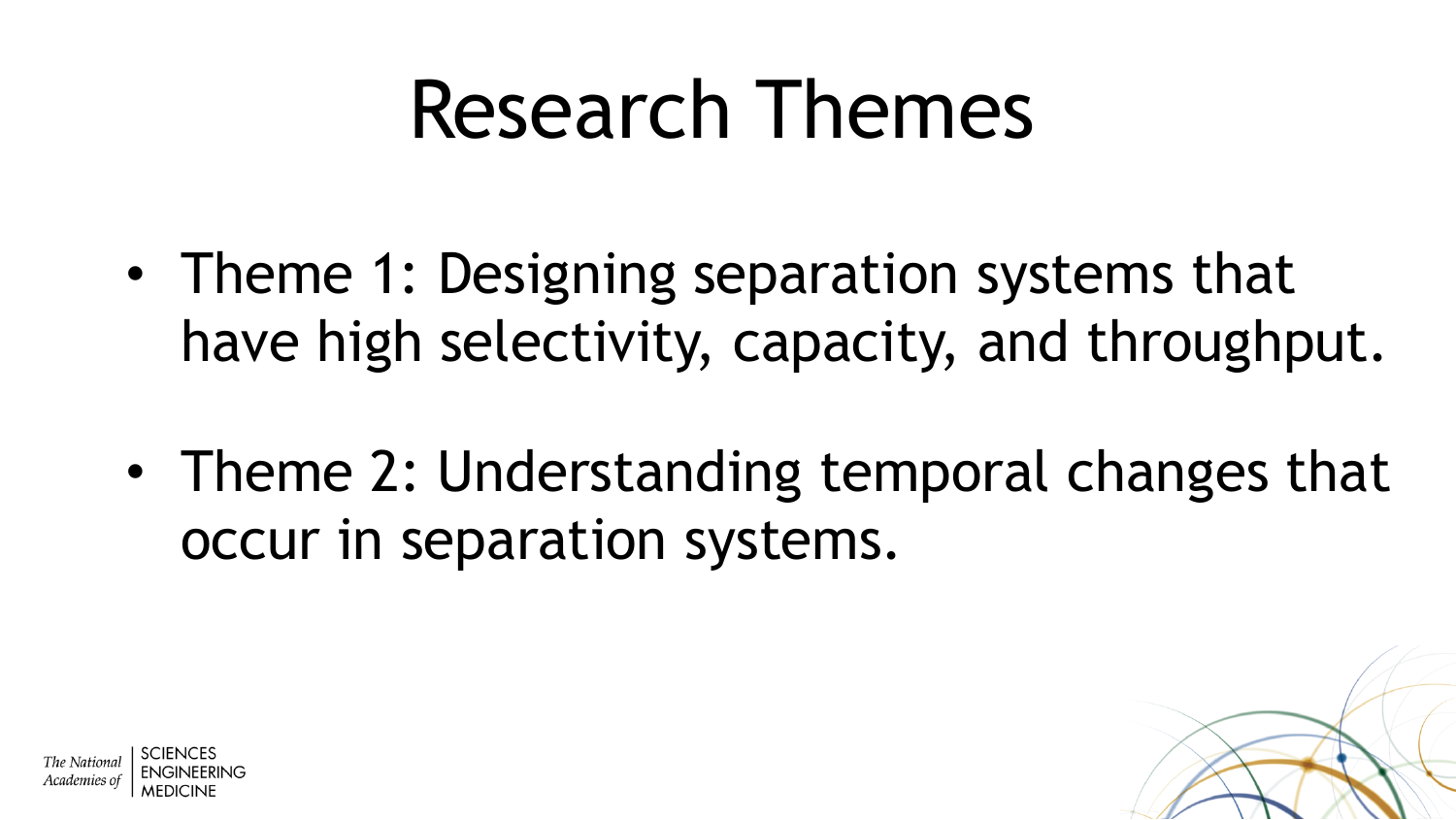*Advance the understanding of complex systems.*

- $\triangleright$  Develop measurement and simulation techniques for multicomponent mixtures.
- $\triangleright$  Design separation systems that can handle a large dynamic range.
- $\triangleright$  Advance trace analysis and multistep processes.

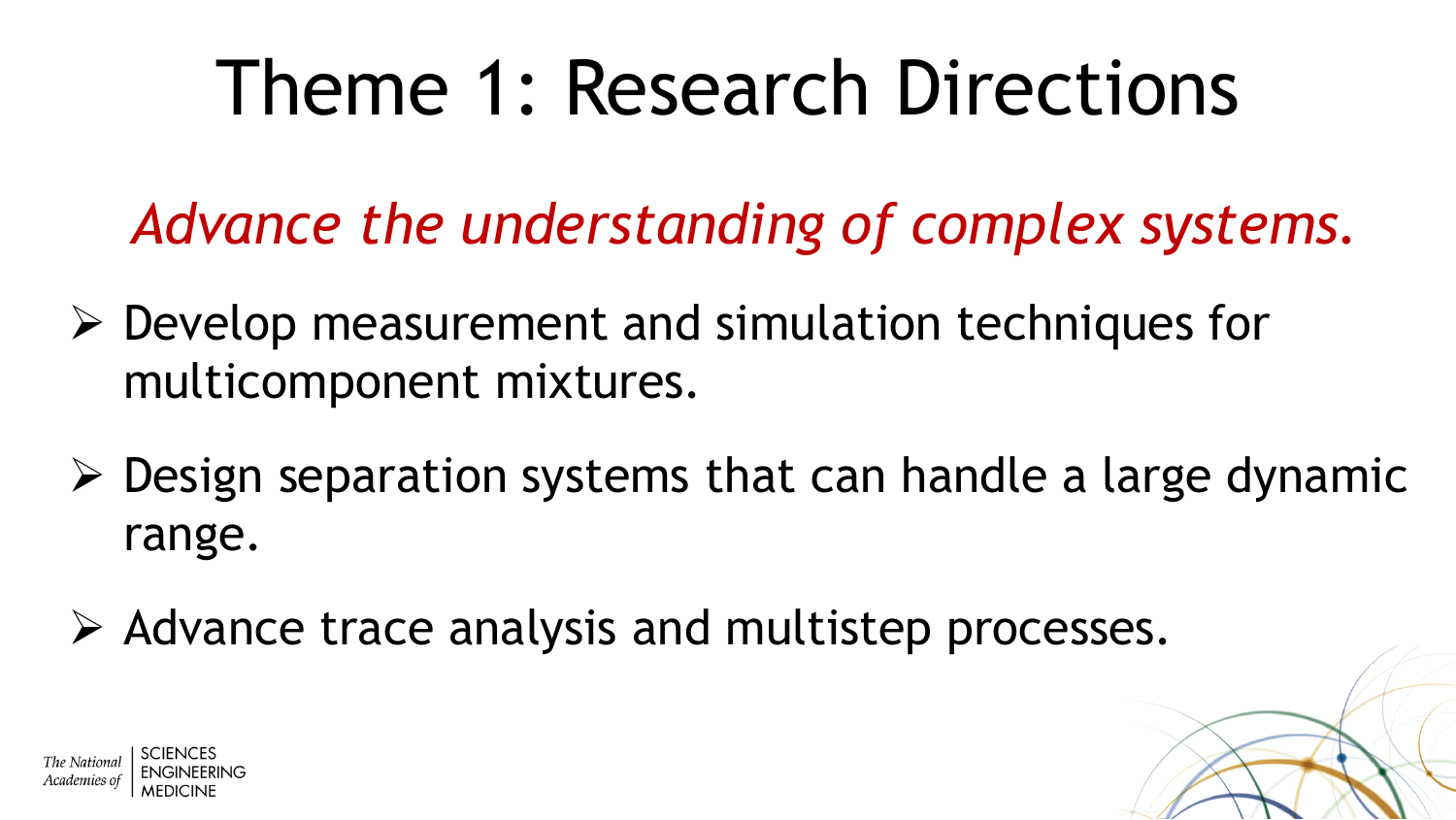*Explore the entire array of thermodynamic and kinetic mechanisms.*

- $\triangleright$  Explore a broader variety of multiple forces, entropic strategies, and cooperative binding.
- $\triangleright$  Design for recycle and reuse.
- $\triangleright$  Explore a wide array of chemical transformations to facilitate separations.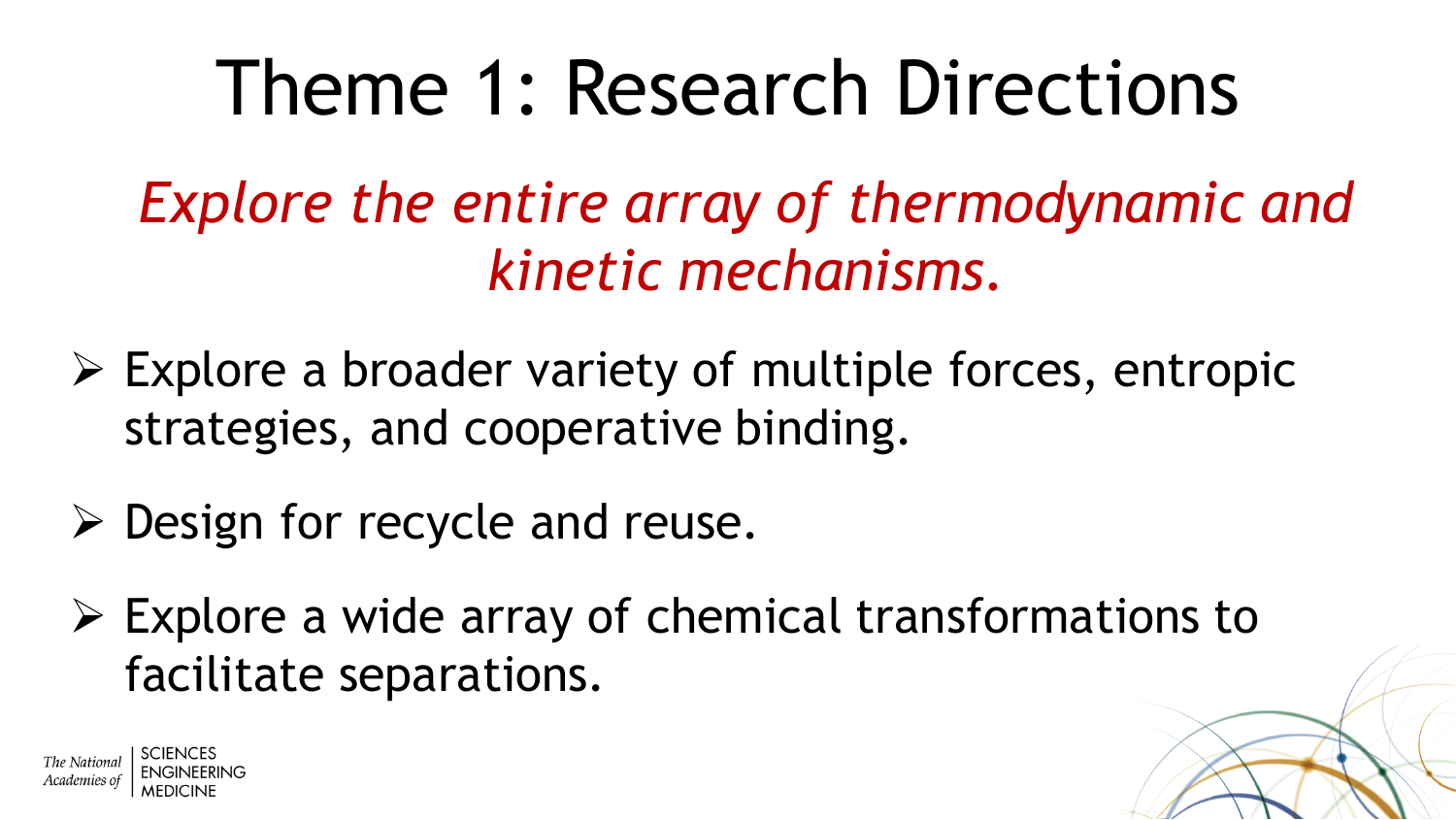*Characterize the interface and understand interfacial forces.*

- $\triangleright$  Surface-sensitive experimental spectroscopic tools can now probe the structure and dynamics of all types of interfaces at the molecular level.
- *That ability opens the possibility of designing and controlling the interface and interfacial region to facilitate separations.*

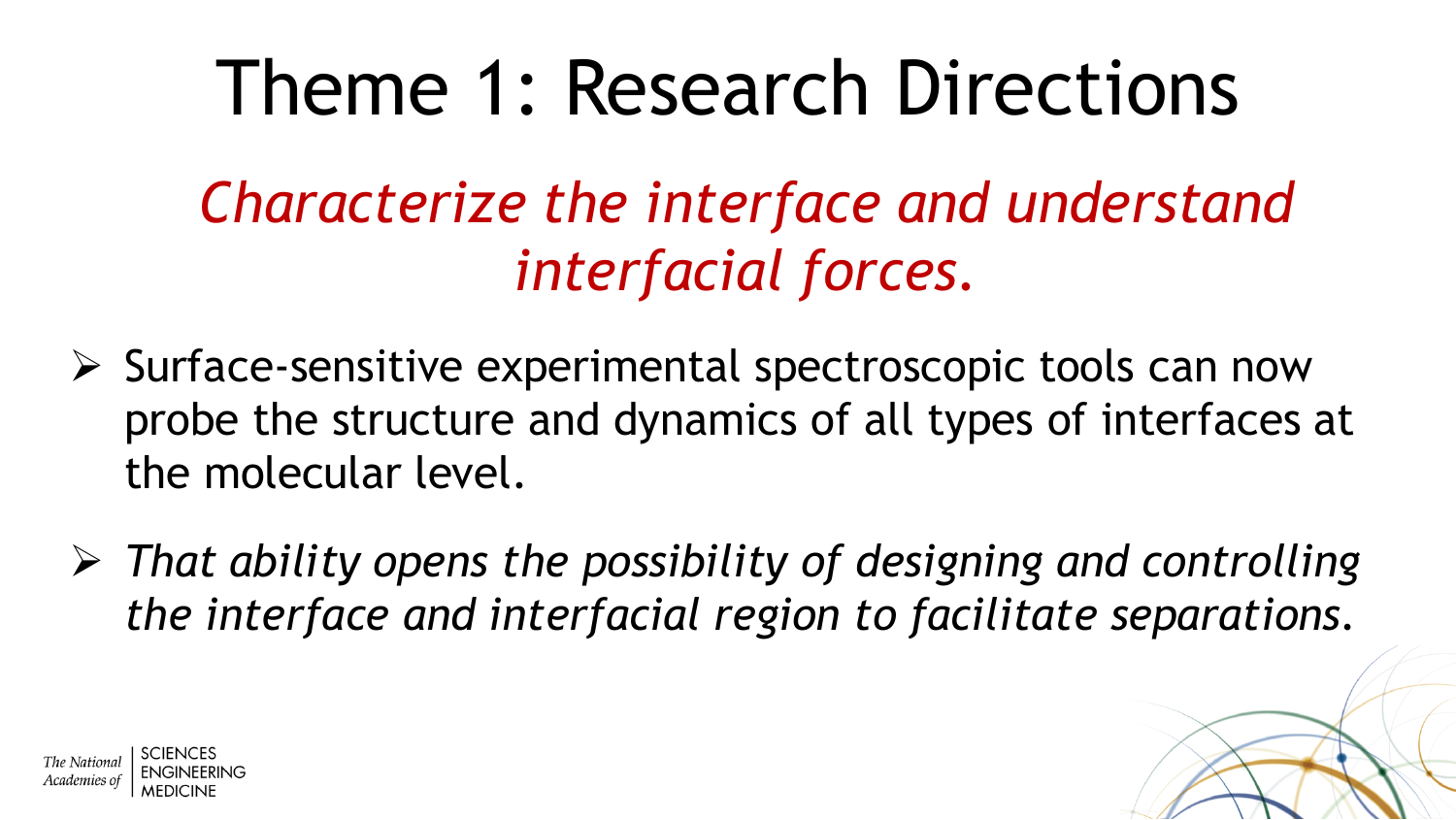*Understand the physical changes that result from external forces.*

- $\triangleright$  External forces can cause physical changes in separation materials, which can affect the affinity of species for those materials.
- *Those phenomena, if understood, present the possibility of controlling the structure of separation materials on length scales that allow better control of molecular separations.*

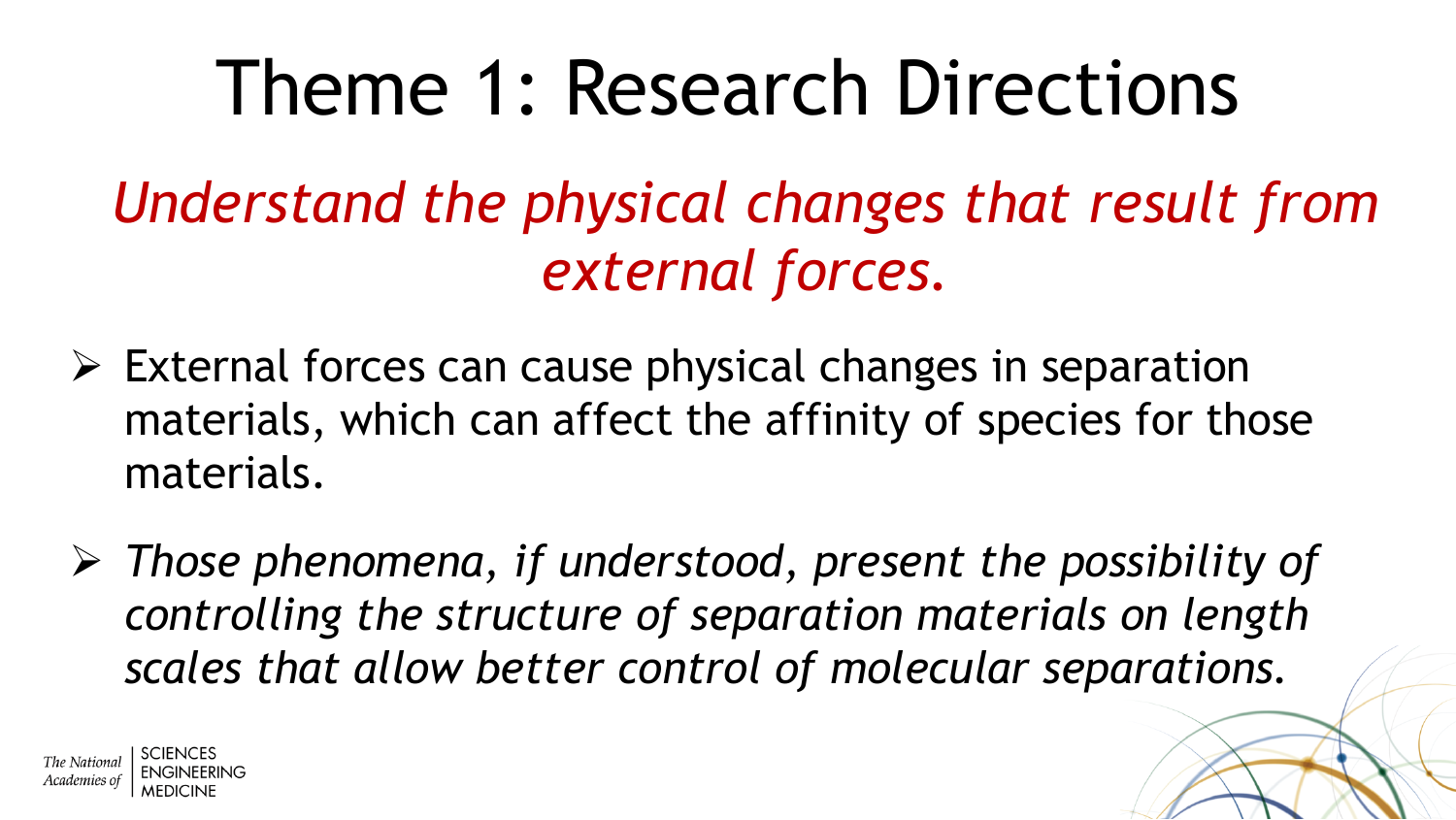*Determine changes from nonequilibrium states that affect the chemical and physical properties of separation materials.*

 Understanding aging mechanisms and what controls the rate of change toward lower-energy confirmations allows the possibility of purposefully synthesizing nonequilibrium phases and controlling their evolution.

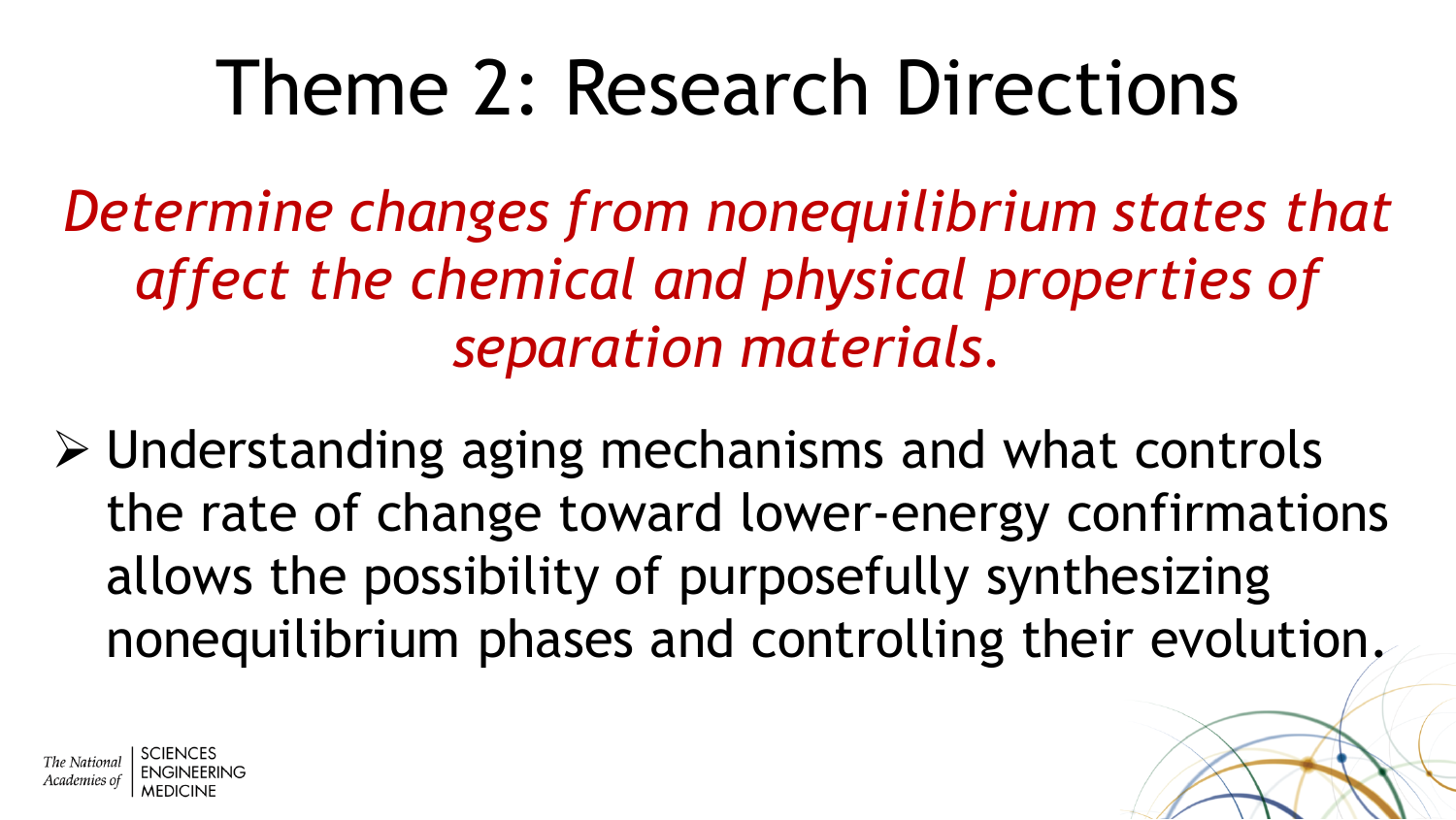*Determine the identify and rates of fundamental chemical reactions that can change separation materials and how the reactions are influenced by operating conditions.*

 $\triangleright$  That information can be used to identify strategies to prevent degradation from unwanted chemical reactions.

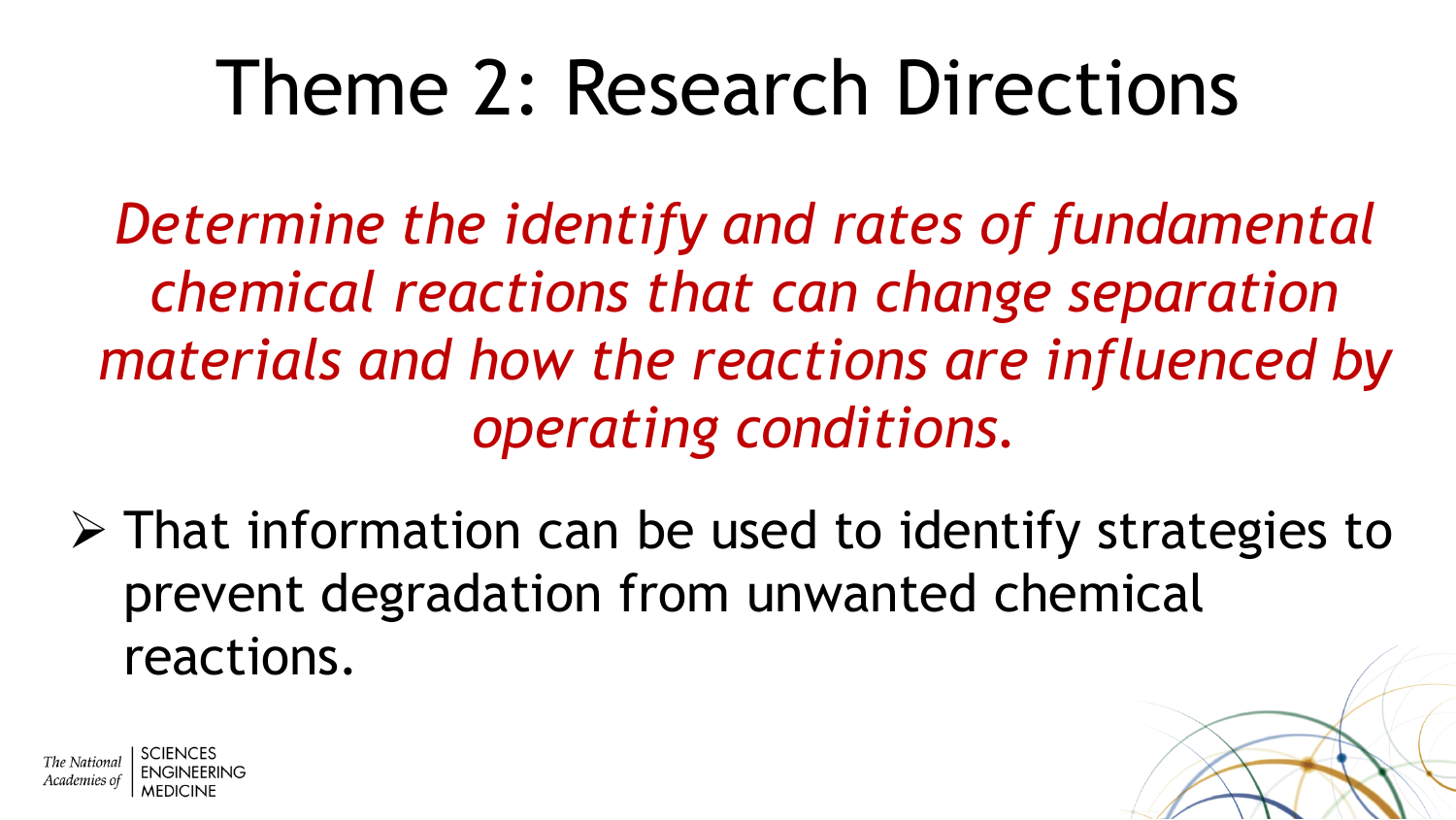*Understand the fate of unwanted products.*

 $\triangleright$  Understanding the interactions of degradation products, the relevant phase equilibria, and the fundamentals of nucleation and growth will allow better design of separation materials at an early stage of discovery and testing.

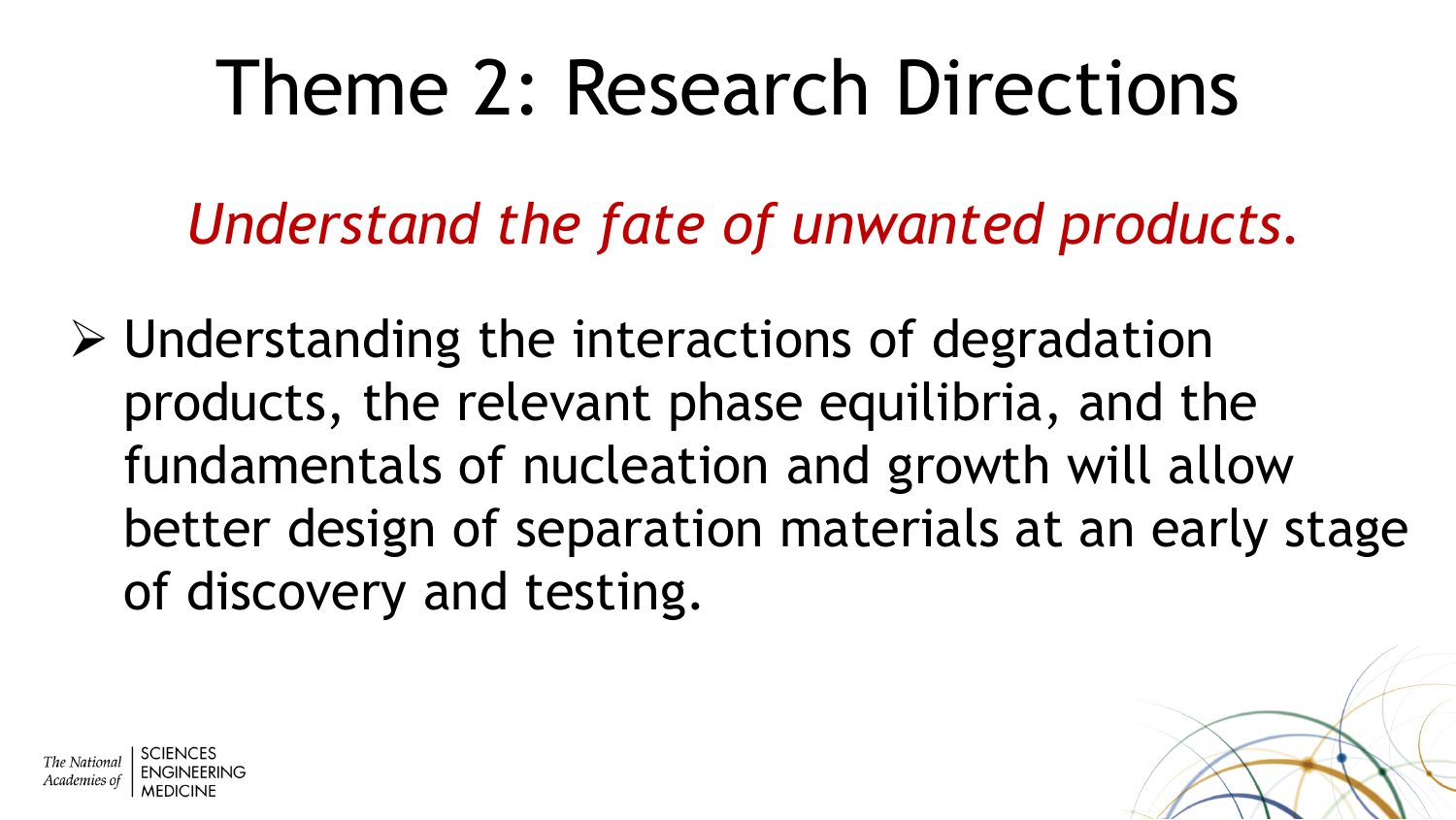*Explore alternative strategies to address the temporal changes in separation systems.*

- $\triangleright$  Adjust operating conditions or use additives.
- $\triangleright$  Explore planned degradation.
- $\triangleright$  Design materials to be self-healing.

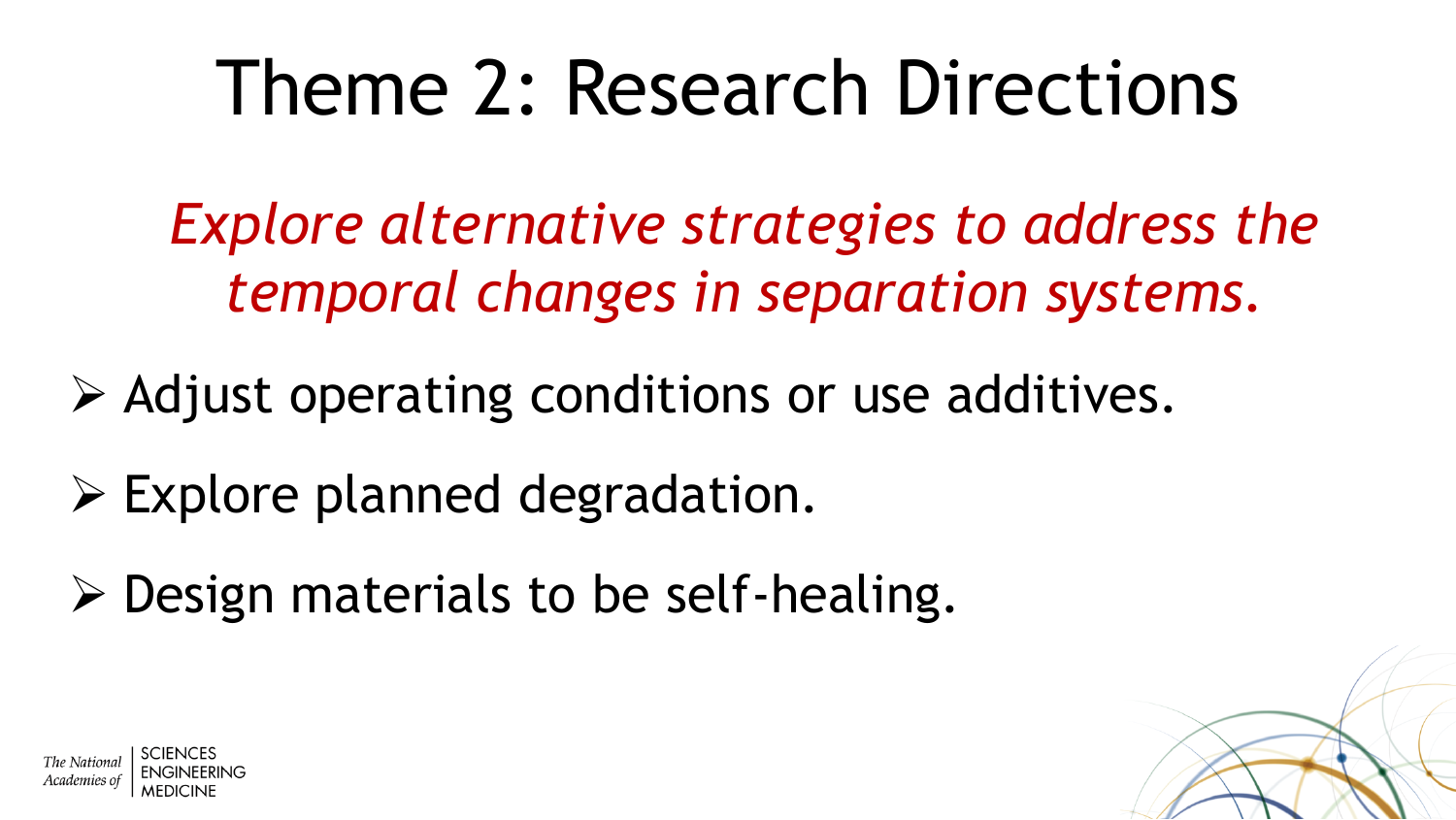## Cross-Cutting Issues

*Standard Systems, Samples, and Methods*

**Recommendation**: The National Institute of Standards and Technology, in cooperation with the research community, should identify materials and testing protocols for each type of separation material or system that can be used as reference standards.

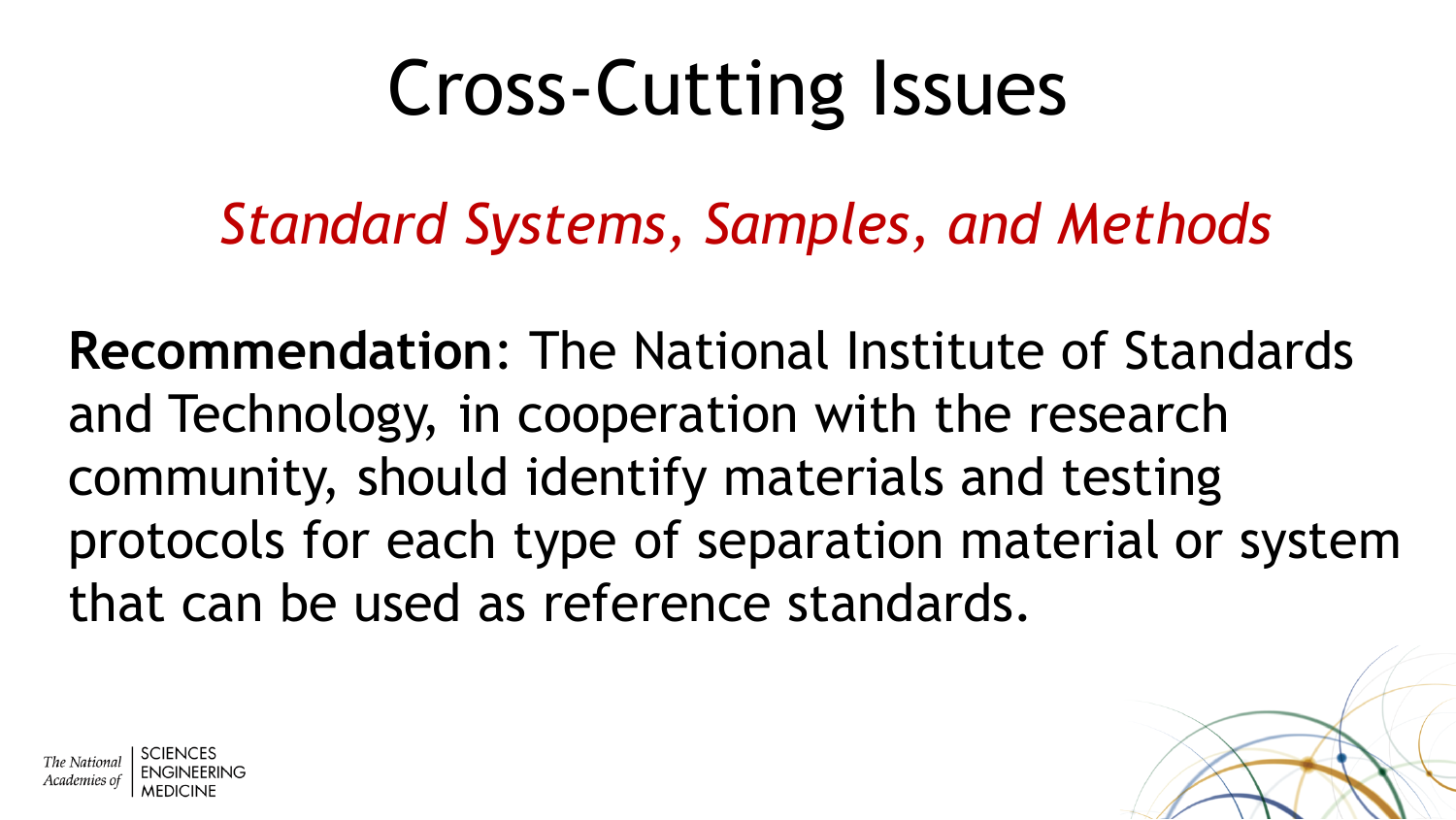# Cross-Cutting Issues

*Adapting Theory and Data Science for Separations*

**Recommendation**: The research community should use data science, modeling, and simulation with experimental measurements to develop a fundamental understanding of separation materials in complex environments and at multiple scales.

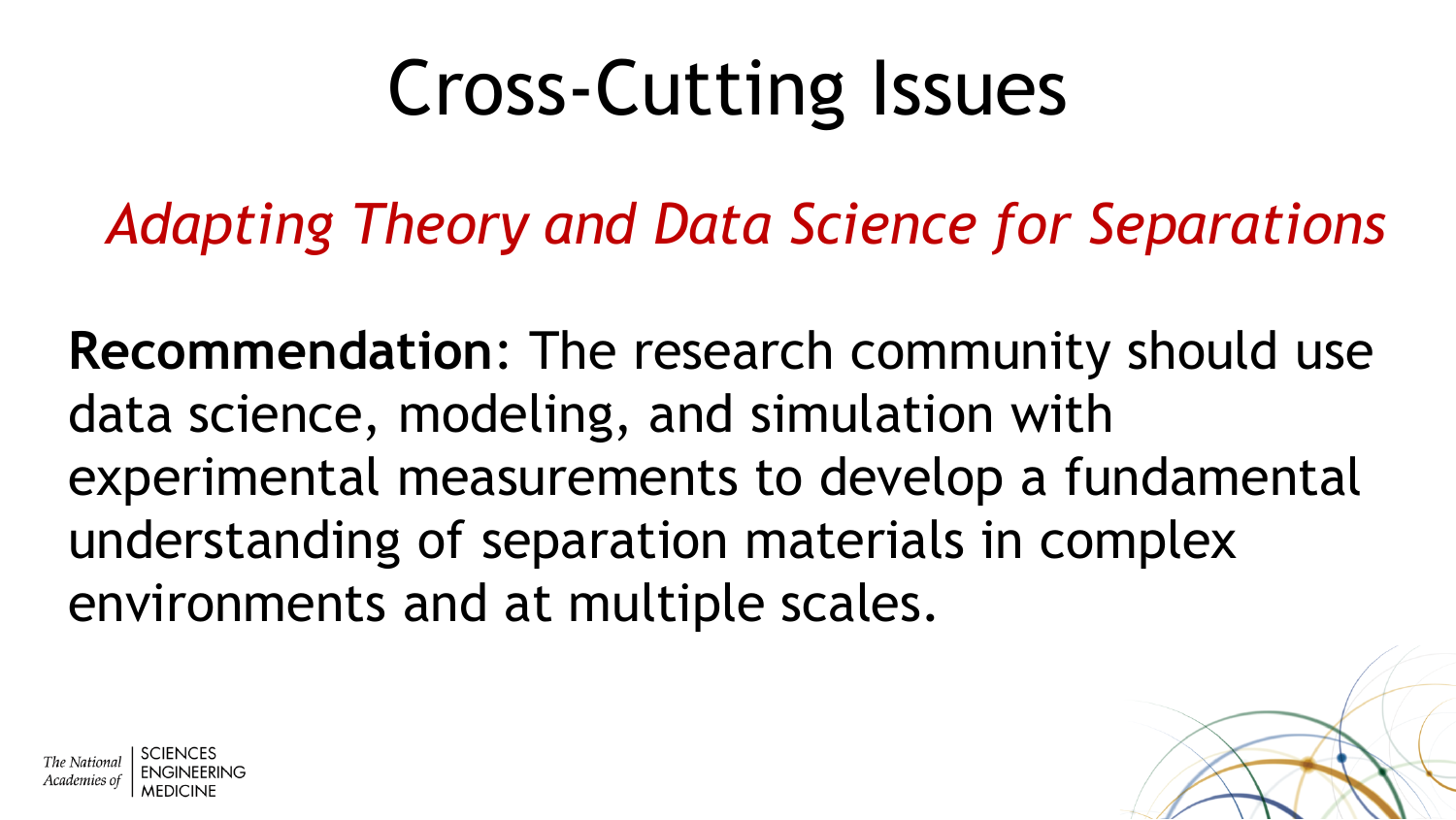# Implementing the Research Agenda

*Implementing the research agenda will require a reinvigoration of a vibrant separation-science and engineering community who will work together to train a new generation of separation scientists.*



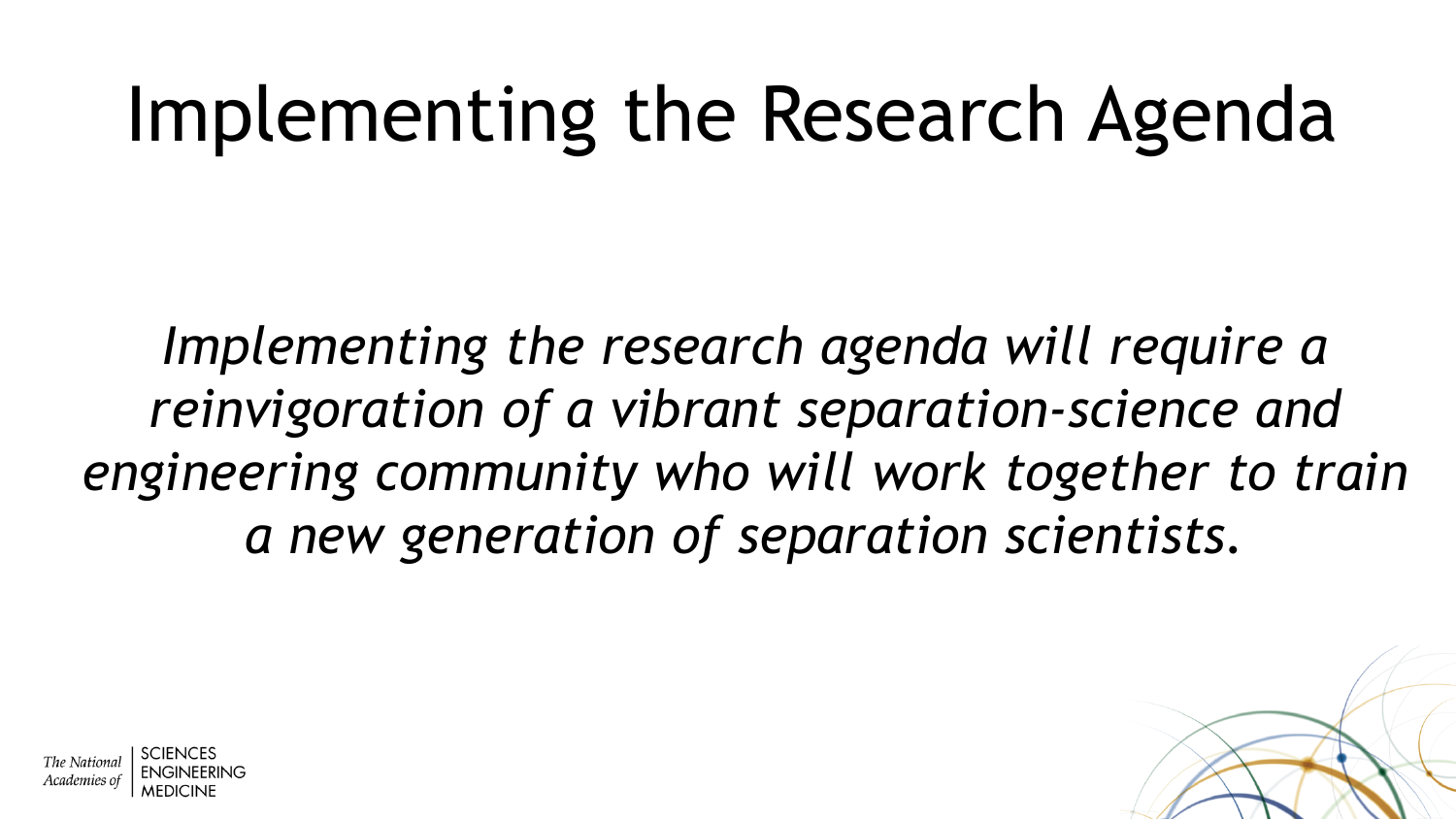## Challenges to Implementation

#### *Is the United States losing its competitive edge in separation science?*



The Nationa Academies o

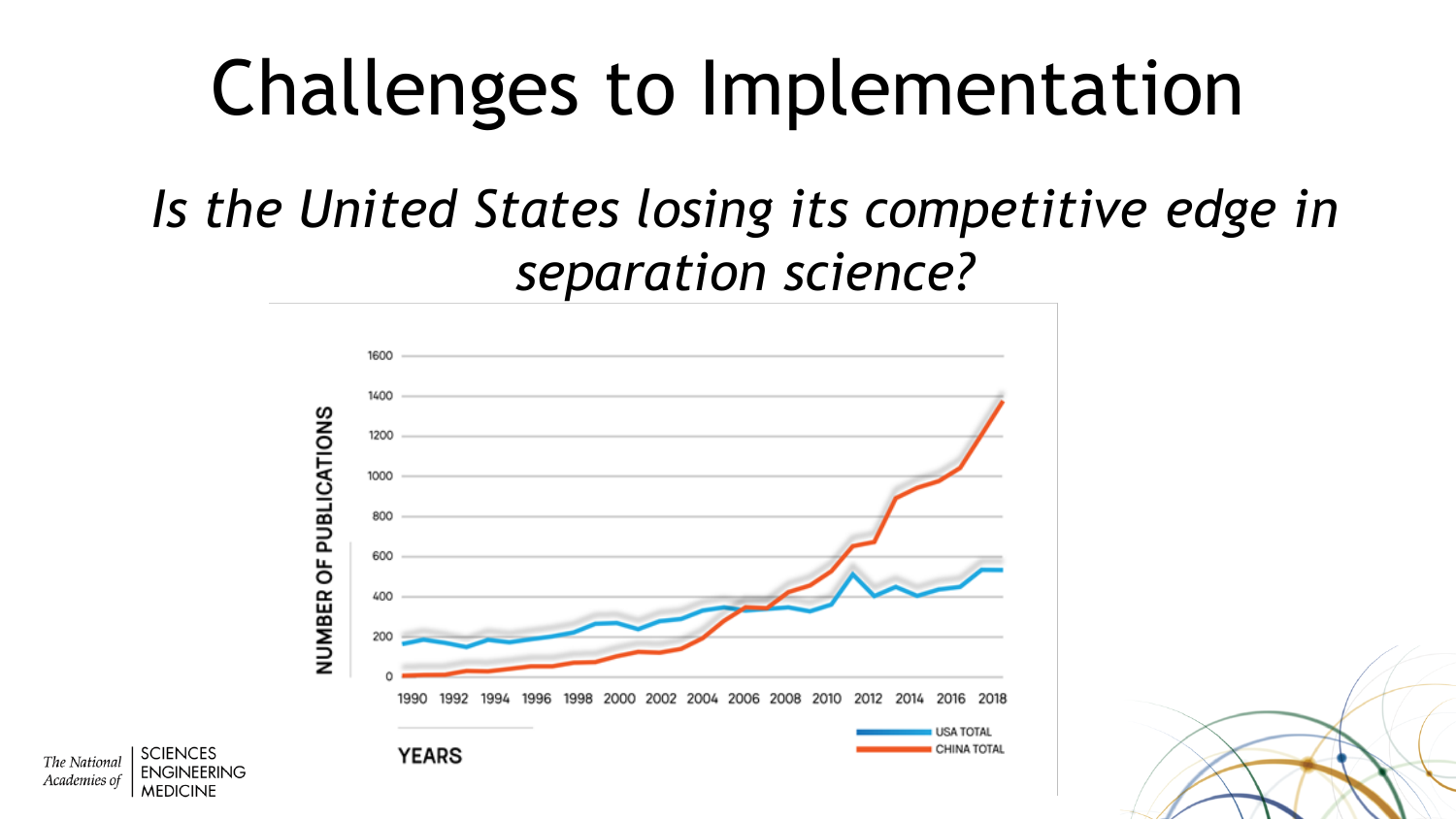# Challenges to Implementation

- $\triangleright$  Decreasing trend in the number of separation-science faculty in the United States — 40% decrease in top analytical chemistry programs and 30% decrease in top chemical-engineering departments since 1987.
- $\triangleright$  Undergraduate courses are not conveying the excitement of new advances in separation technology.

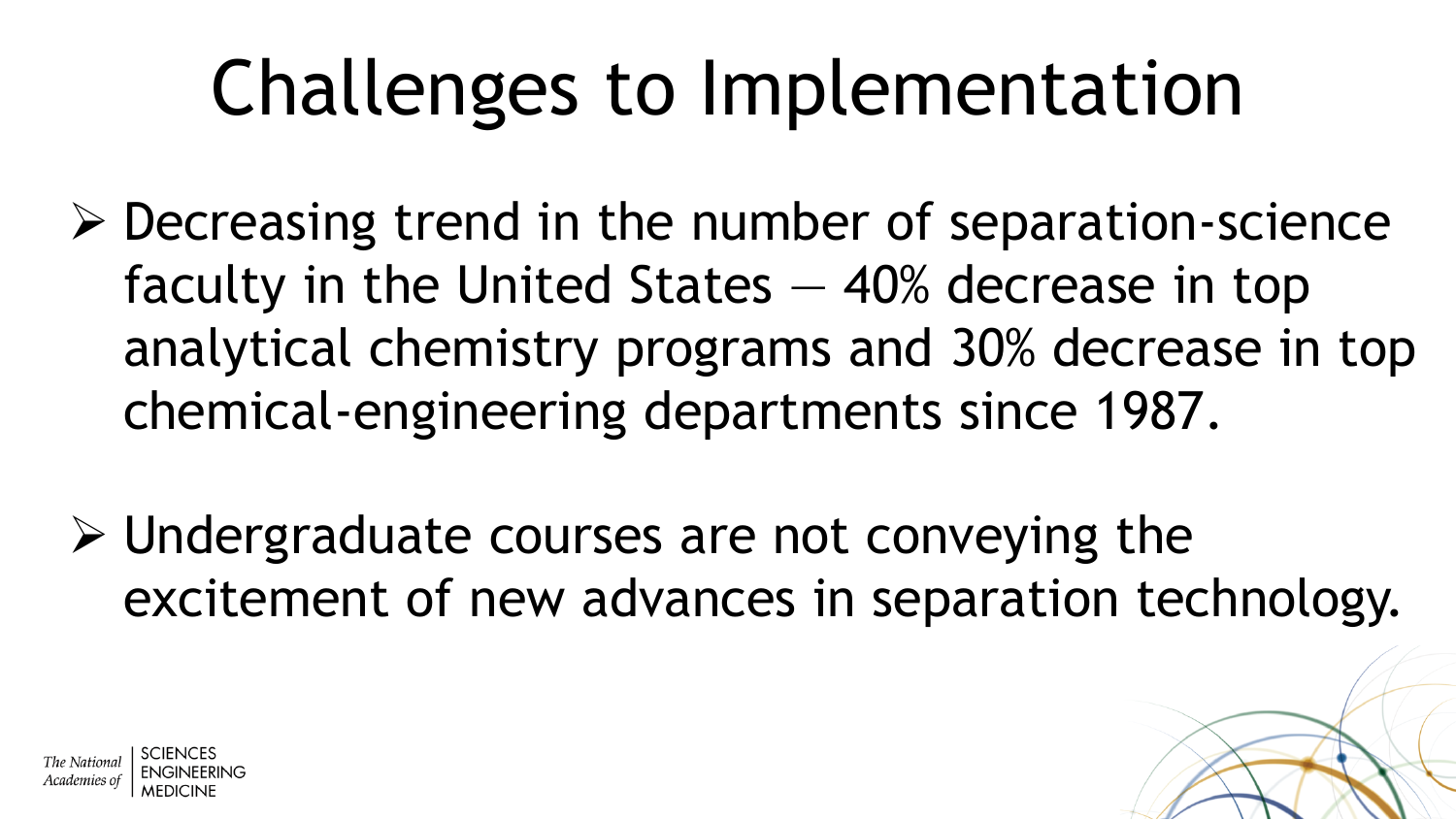# Overcoming Challenges

**Recommendation:** Because separation science is integral to chemistry and chemical engineering, these academic departments should provide high-quality training in separations.

**Recommendation:** The chemistry and chemical engineering separation communities should seek opportunities for substantive interactions that will inspire creativity and the integration of concepts in research and education.

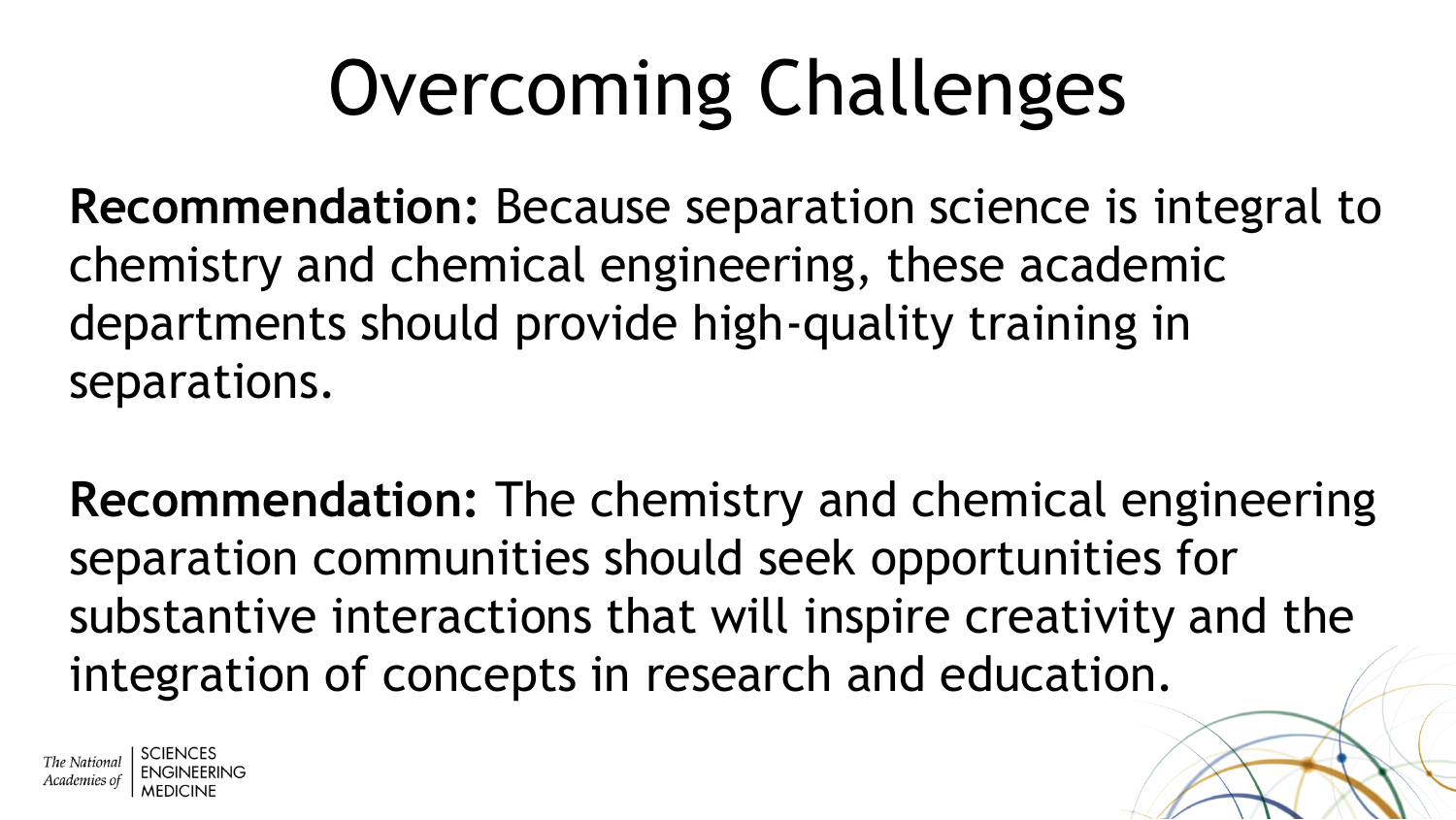#### Leveraging Discoveries and Tools from Various Disciplines

Multidisciplinary, multi-investigator collaborations will be needed to perform all the theoretical, computational, and experimental research needed to advance the frontiers.

*Recommendation: Federal agencies should promote crossfertilization of separation researchers from intersecting disciplines and encourage collaborative projects as a key priority.*

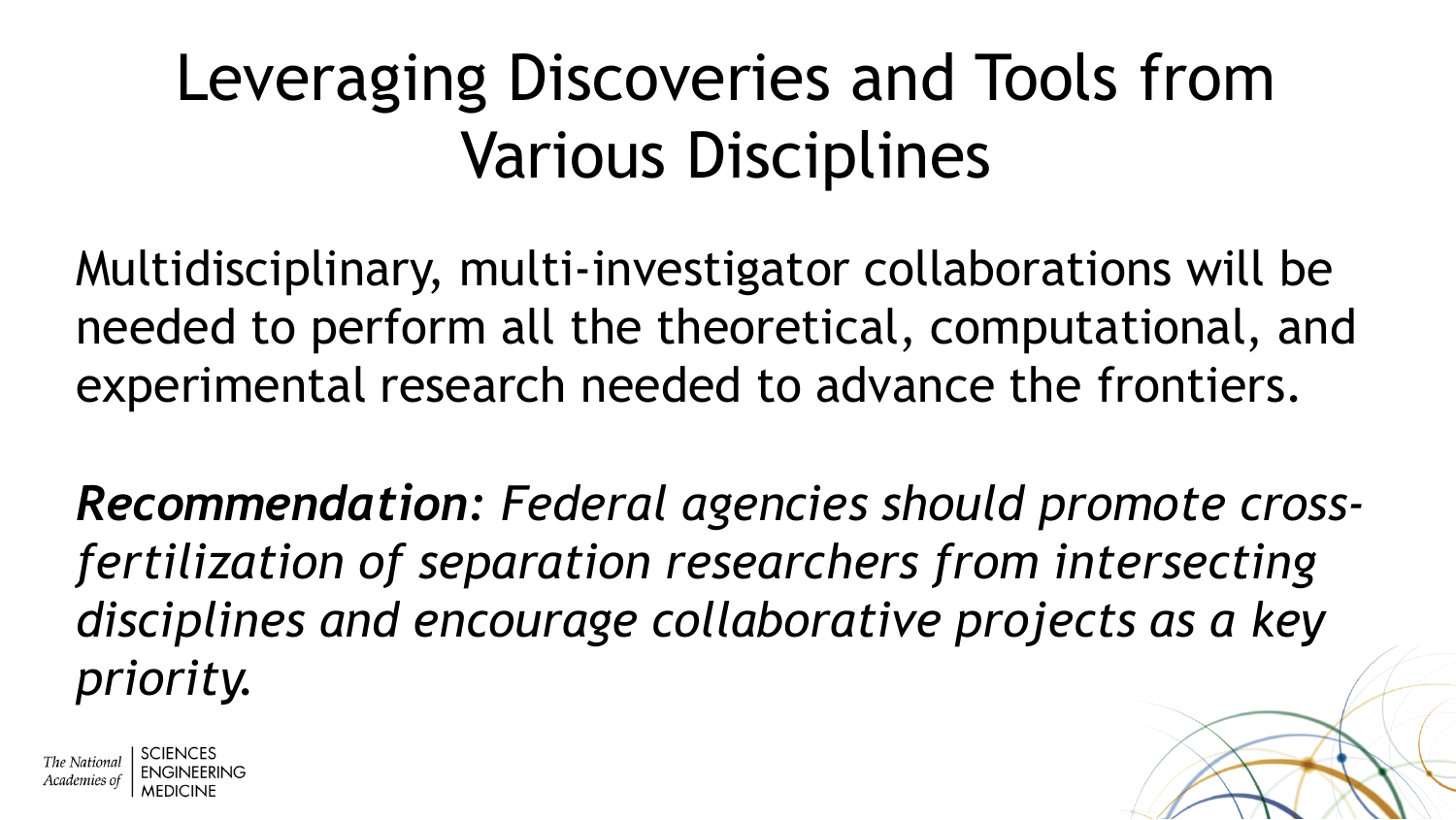#### Impact on Industrial Practice

*Replacing familiar, established separation systems with new technology requires a high level of confidence and reliability, and implementation of the research agenda will be critical for reducing risks associated with the adoption of next-generation separation technologies by industry.*